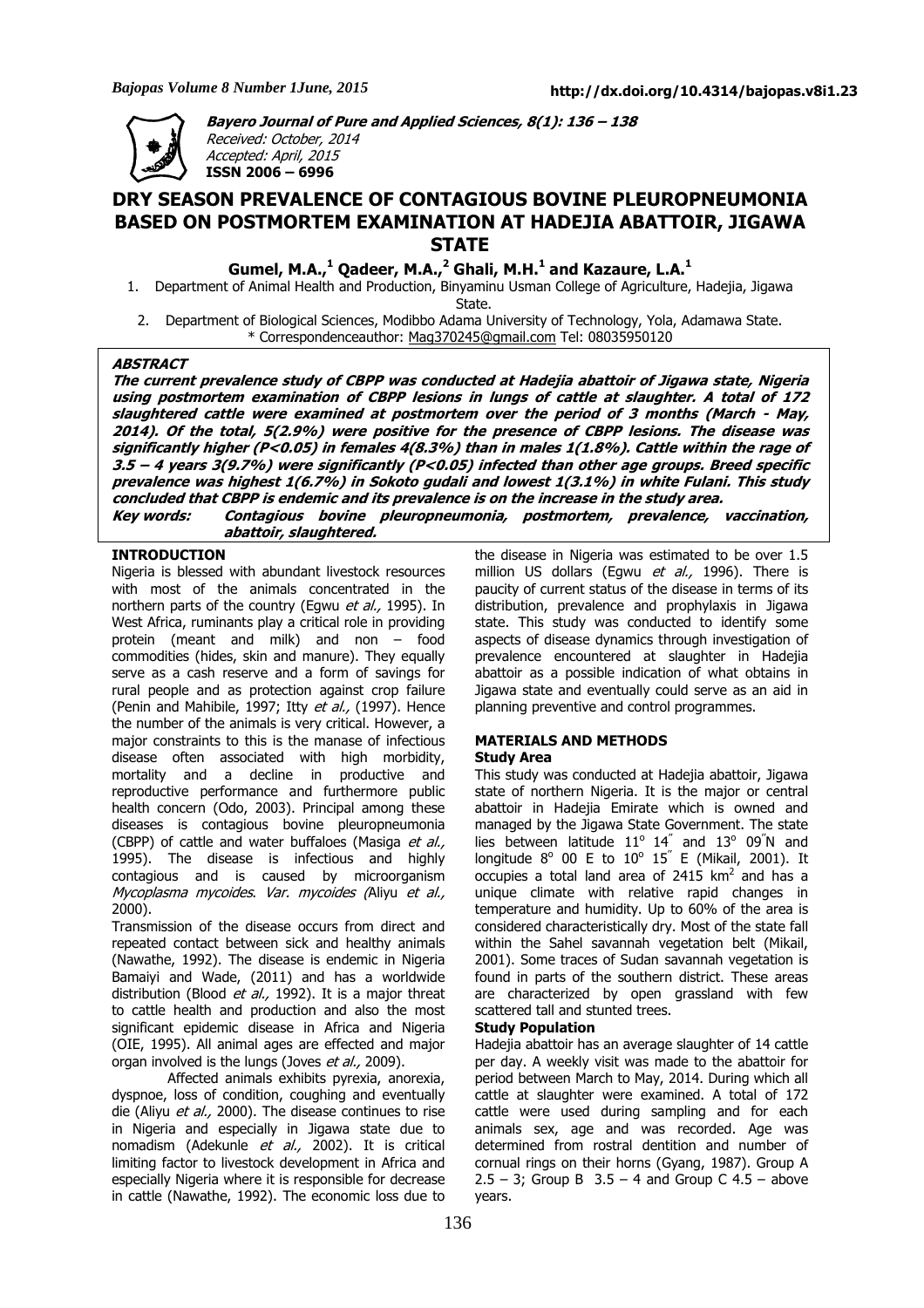## **Procedures for Postmortem Inspection of the Thoracic Cavity and Its Contents**

Meat inspection at Hadejia abattoir was carried out by the officials of Veterinary division of Jigawa State Ministry of Agriculture. All operation in the abattoir were manual and records are kept by the management. Postmortem inspection was carried out according to the method describe by Thornton's and Gracey (1981). At postmortem CBPP pathognomonic lesions in lungs and thoracic cavity (large amount of pleural effusion and heavy deposits of fibrin into thoracic cavity, lungs substance consolidation, gray and red hepatization of lobules and distensions of interlobular septum with serofibrinous exudates giving marbled lungs) were examined.

#### **Statistical Analysis**

Data obtained was analyzed to generate descriptive statistics such as means, percentage, and tables. Chi – square was used to establish association between CBPP infections and sex, age and breed. Student ttest and Anova were used to determine the significance of difference in means distribution of the CBPP between the variables (Statistical Analysis System Institute, 1989).

#### **RESULTS**

A total of 172 cattle were slaughtered and examined at Hadejia abattoir, Jigawa state for the period under study (March – May, 2014). Of the total, 57(33.1%) were males while 115(66.9%) were females. Five cattle were identified with gross lesions of varying degrees in their lungs suggestive of CBPP giving a dry season prevalence of 2.9% (Table 1). Dry season distribution of CBPP by sex is significantly higher in females  $4(8.3\%)$  than in males  $1(1.8\%)$  (P<0.05) as showed in table 1. Age related dry season distribution of CBPP revealed that, those of age range 3.5 – 4 years had the highest prevalence rate of 3(9.7%) and the lowest was those within age range of 4.5 – above years 1(0.8%) as indicated in table 2. There was variation with respect to age and chi square analysis showed no significant difference (P<0.05) in prevalence rate among age group. The dry season distribution of CBPP amongst breeds of cattle slaughtered and examined as given in table 3 indicated that Sokoto gudali had the highest 10(6.7%) and the lowest was Red bororo 3(3.4%). Chi-square statistical analysis indicated that there was significant difference (P<0.05) in dry season prevalence between breeds of cattle.

**Table 1: Dry season distribution of CBPP in Cattle slaughtered at Hadejia abattoir Jigawa state.** 

| <b>Sex</b> | No. examined | <b>No. Infected</b> | % Infected |
|------------|--------------|---------------------|------------|
| Male       | э,           |                     | 1.8        |
| Female     | 115          |                     | 8.3        |
| Total      |              |                     | າ ດ<br>د.د |

**Table 2: Dry season distribution of CBPP in Cattle slaughtered at Hadejia abattoir by age in Jigawa state.** 

| ------        |              |                     |            |
|---------------|--------------|---------------------|------------|
| Age/years     | No. examined | <b>No. Infected</b> | % Infected |
| $2.5 - 3$     | Ţρ           |                     | د.6        |
| $3.5 - 4$     |              |                     | 9.7        |
| $4.5 - above$ | 125          |                     | 0.8        |
| <b>Total</b>  |              |                     | 2.9        |
|               |              |                     |            |

| Table 3: Dry season distribution of CBPP in Cattle slaughtered by breeds at Hadejia abattoir |  |  |  |  |  |
|----------------------------------------------------------------------------------------------|--|--|--|--|--|
| Jigawa state.                                                                                |  |  |  |  |  |

| <b>Breed</b>  | No. examined | No. Infected | % Infected |
|---------------|--------------|--------------|------------|
| Red bororo    | 125          |              | 3.4        |
| White Fulani  | 32           |              | ے ۔        |
| Sokoto gudali | 15           |              | 6.7        |
| Total         |              |              | 2.9        |

### **DISCUSSION**

Detection of CBPP lesions in the lungs of cattle at postmortem is easy, cheap and adequate process for initial survey of the disease at slaughter in abattoirs. Other methods far more sensitive, but demand special equipments, skills, power supply, cumbersome, time consuming and expensive (Nawathe, 1992). This study revealed dry season CBPP prevalence of 2.9% in Hadejia abattoir which is higher than the 0.13% reported by Adamu and Aliyu (2006) in Maiduguri abattoir in a similar investigation. Furthermore, the results of this study showed that CBPP is still endemic in the study area and can be associated to inadequate vaccination coverage, breakdown of veterinary services, increased and

unrestricted cattle movements, lack of vaccine efficacy, inadequate government funding and trained personnel Adekunle et al., (2002). Also, this study showed that females were more significantly (P<0.05) affected than males. This can be attributed to the fact that females are more exposed to stress of pregnancy and milking which reduces their body defense against infectious diseases. Age distribution of CBPP at slaughter revealed that those within age range of  $3.5 - 4$  years 3(9.7%) were significantly infected than other age groups. All ages of cattle are susceptible but young cattle develop joints swellings rather than lungs infections and gross pathology is obviously vivid in chronically infected cattle which are older Bamaiyi and Wade (2011).